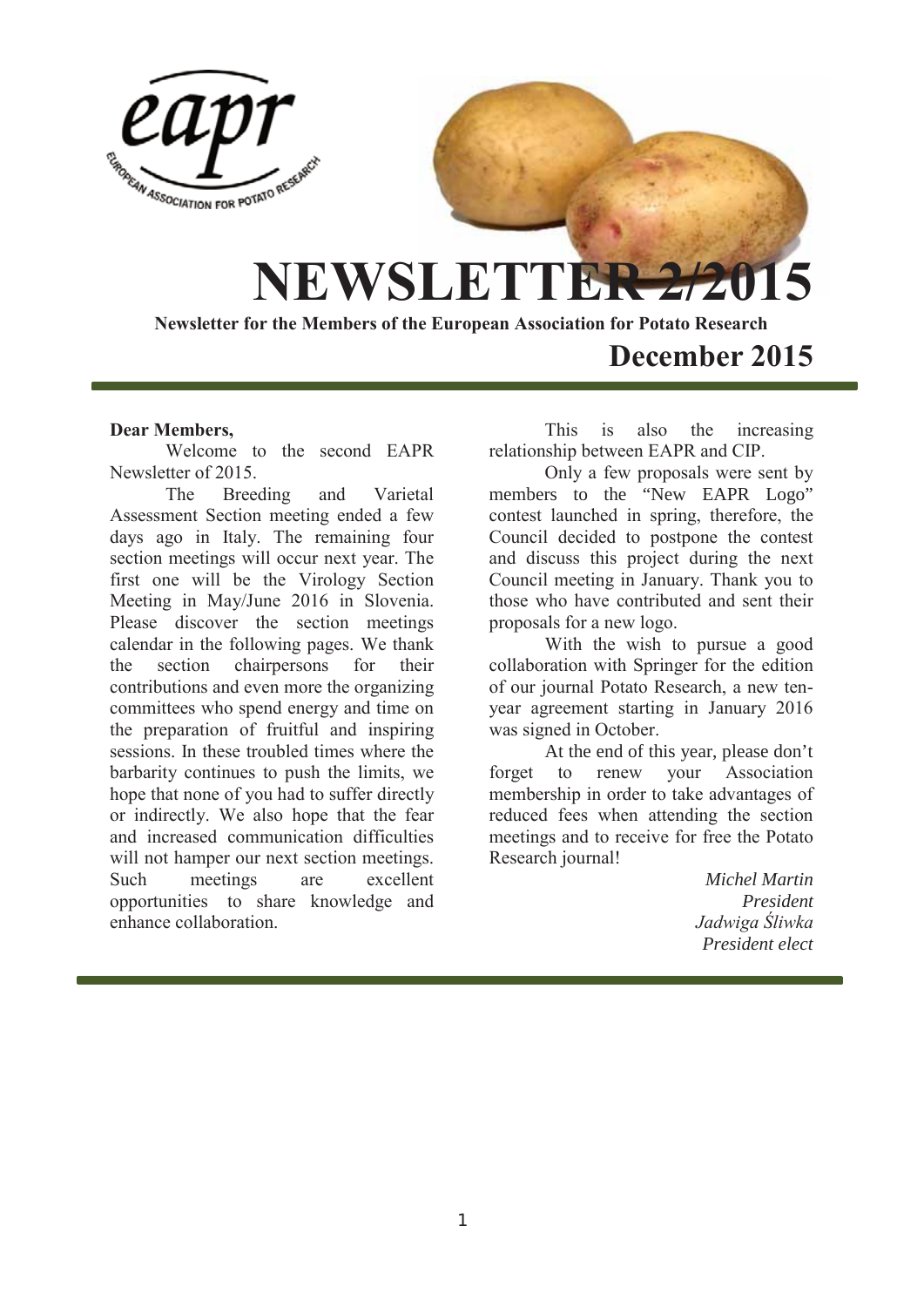# **EAPR Sections / chair persons and next meetings (Klaus J. Dehmer)**

|                                                               | chairperson(s)<br>2014-2017           | next<br>section<br>meeting     | location                             | organizer(s)<br>website                                                                                                    |
|---------------------------------------------------------------|---------------------------------------|--------------------------------|--------------------------------------|----------------------------------------------------------------------------------------------------------------------------|
| <b>VIROLOGY</b>                                               | <b>Adrian Fox</b>                     | $31$ May $-3$<br>June 2016     | Ljubljana/Slovenia                   | Maja Ravnikar<br>(Maja.Ravnikar@nib.si)<br>Marusa Pompe Novak<br>(marusa.pompe.novak@nib.si)<br>http://www.eapr2016.si/    |
| <b>POST</b><br><b>HARVEST</b>                                 | Glyn Harper &<br><b>Tjaart Hofman</b> | 29-30 June<br>2016             | Wageningen/The<br><b>Netherlands</b> | <b>Tjaart Hofman</b><br>(hofman@certiseurope.com)<br><b>Glyn Harper</b><br>(glyn.harper@potato.ahdb.org.uk)                |
| <b>PATHOLOGY &amp;</b><br><b>PESTS</b>                        | Leah Tsror<br>(since 2013)            | $7 - 11$<br>August<br>2016     | Dundee/Scotland                      | Ian Toth<br>(lan.Toth@scri.ac.uk)<br>http://www.eaprpathology2016.eu/                                                      |
| <b>AGRONOMY &amp;</b><br><b>PHYSIOLOGY</b>                    | Jean-Pierre<br>Goffart                | $26 - 29$<br>September<br>2016 | Riga/Latvia                          | <b>Ilze Dimante</b><br>(ilze.dimante@priekuliselekcija.lv)<br><b>Ilze Skrabule</b><br>(ilze.skrabule@priekuliselekcija.lv) |
| <b>BREEDING &amp;</b><br><b>VARIETAL</b><br><b>ASSESSMENT</b> | Sylvie<br>Marhadour<br>(since 2015)   | November<br>2018               | Hamburg/Hannover/Rostock<br>Germany  | Vanessa Prigge<br>(vanessa.prigge@saka-<br>pflanzenzucht.de)<br>Klaus J. Dehmer<br>(dehmer@ipk-gatersleben.de)             |

## **18th joint meeting EAPR Breeding and Varietal Assessment Section and EUCARPIA Section Potatoes, Vico Equense, Italy 15-18th November 2015**

The meeting was attended by than 100 breeders and biologists working in all fields of modern potato genetics and breeding. Participants came from 26 different countries. Most were from Europe, but delegates from South and North America, New Zealand, Australia, South Africa and Japan were also present. The meeting structure was around 6 keynote lectures, 31 oral presentations and 37 posters grouped in 6 sessions: Biotic interactions, Quality traits, Abiotic stresses, Diversity, Breeding & selection I and II. A special session was dedicated to Dr. Christiane Gebhardt on the occasion of her retirement.

 The meeting was characterized by useful discussions, interactions and very active participation of all delegates. The meeting had the patronage of the University of Naples Federico II, the Department of Agricultural Sciences and the Italian Society of Agricultural Genetics. The pdf files of oral presentations and the photo of all participants will be shortly available at http://bit.ly/1MsAXAJ.

*Domenico Carputo Dept. Agricultural Sciences - Division of Plant Genetics and Biotechnology University of Naples Federico II*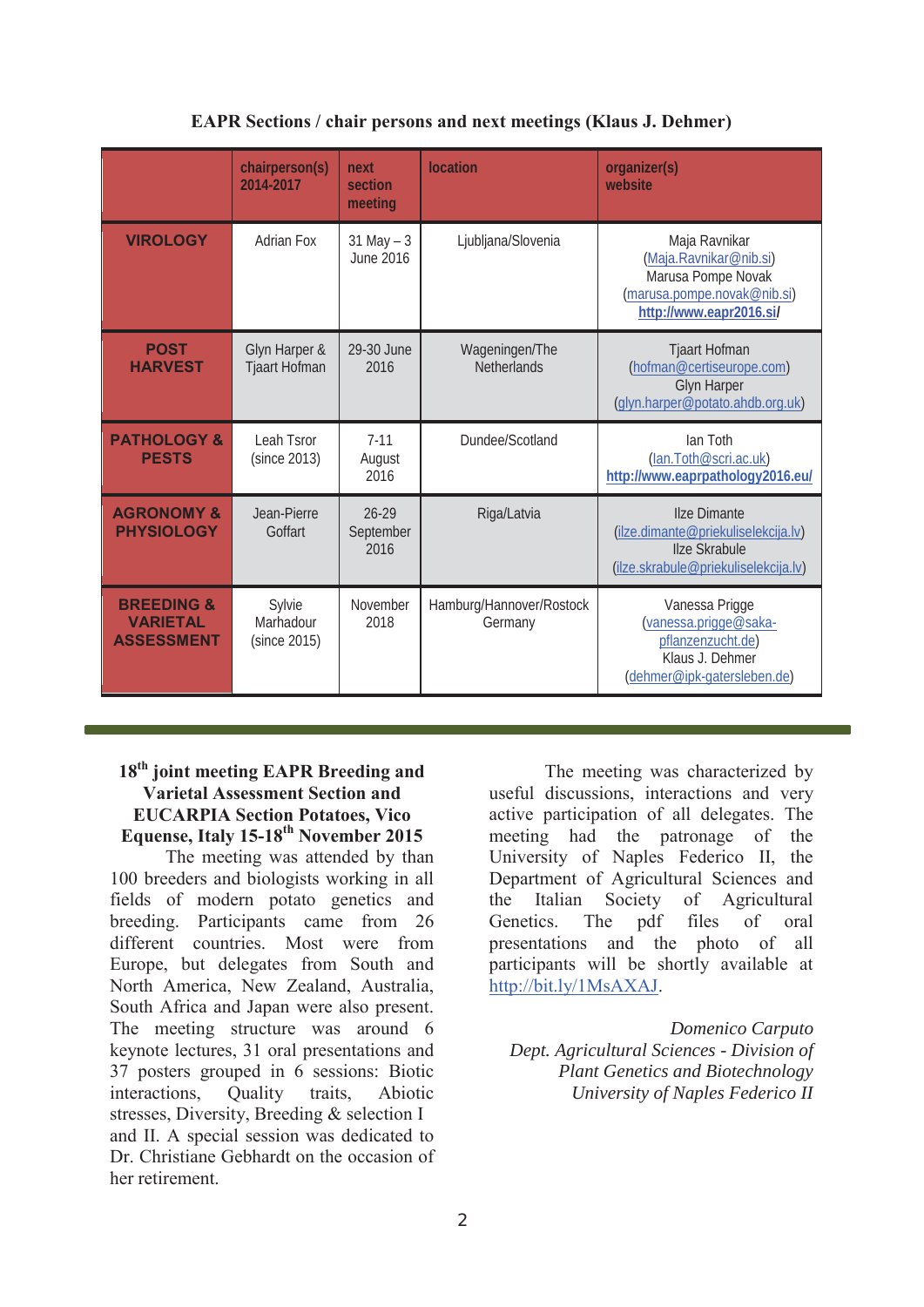

*Participants of 18th joint meeting EAPR Breeding and Varietal Assessment Section and EUCARPIA Section Potatoes, Vico Equense, Italy 15-18th November 2015* 



*Session in honour of Dr. Christiane Gebhardt at 18th joint meeting EAPR Breeding and Varietal Assessment Section and EUCARPIA Section Potatoes*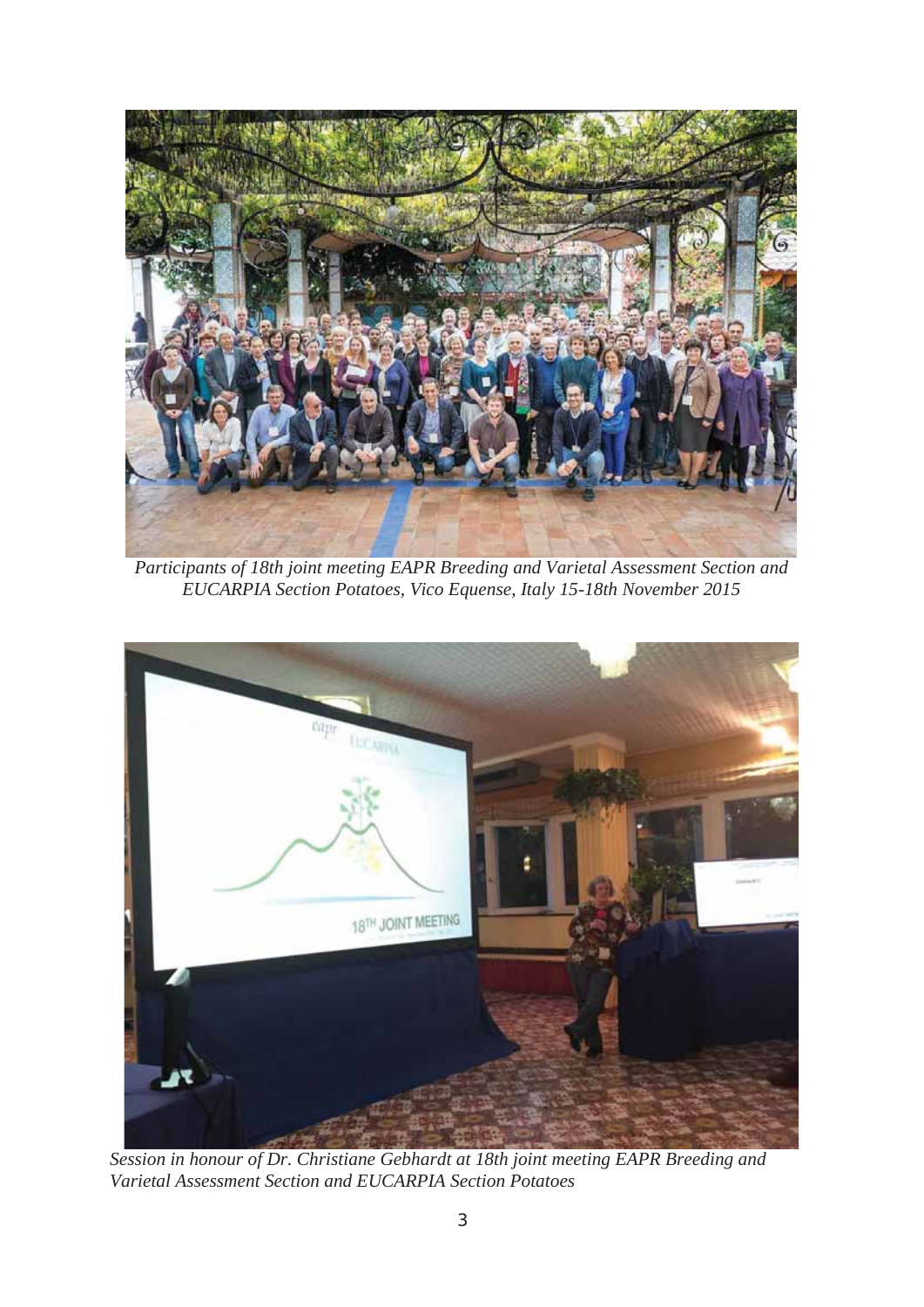## **Message from new Breeding & Varietal Assessment Section Chair**

First, I would like to thank all the attendees of the EAPR breeding section in Vico Equense for the nomination. Here are some lines of introduction.

I have been working on potato for 12 years, after 2 years spent on rapeseed, and a PhD work on forage grasses during which I was introduced to the autotetraploids.

I am working for the FN3PT which is the technical institute for the French seed potato sector. My job is to help breeders of Comité Nord, Bretagne Plants and Grocep to implement molecular tools in their breeding schemes. I am focused on resistance to different pathogens and especially on late blight. To do this, I have the chance to be involved in an INRA team of the Igepp research unit. This helps the efficient transfer of results from the public research to the breeders and respectively,

the account of private breeders concerns to the public research activity. I am located in Ploudaniel, in the western part of France (Brittany), one of the regions of seed potatoes and a hot spot for late blight *i.e.* a nice place for the experiments.

I also coordinate the cultivar identification activity for the French seed potato sector (molecular fingerprinting).

The last meeting of the section in Vico Equense was perfectly organised by D. Carputo and his colleagues. The section meetings offer unique opportunities to gather searchers and breeders. I will do my best to help the section continue its stimulating activities.

> *Sylvie Marhadour*  sylvie.marhadour@fnpppt.fr http://frenchseedpotato.com/ http://www6.rennes.inra.fr/igepp\_eng/ http://www.umt-innoplant.fr/umtinnoplant\_eng

# **16th triennial meeting of the Virology Section of the European Association of Potato Research (EAPR)/PVYwide organization**

Dear Colleagues,

It is our pleasure to invite you to the **16th triennial meeting of the Virology Section of the European Association of Potato Research (EAPR)**, which will be combined with the  $8^{th}$  annual meeting of **PVYwide organization**. The meeting will be held from **May 31st** till **June 3rd 2016** in Ljubliana, Slovenia.

The meeting will cover different aspects of virus research in potatoes, ranging from

diagnosis and detection to plant-virus interactions. We encourage scientists, students, growers, seed potato producers and plant health officers to attend this meeting.

See important dates and more detailed information on the meeting website: http://www.eapr2016.si/

We are looking forward to welcoming you in Ljubljana.

> Sincerely, *Adrian Fox, on behalf of the Virology Section of EAPR Christophe Lacomme, on behalf of PVYwide organization Marusa Pompe-Novak, on behalf of Organizing Committee*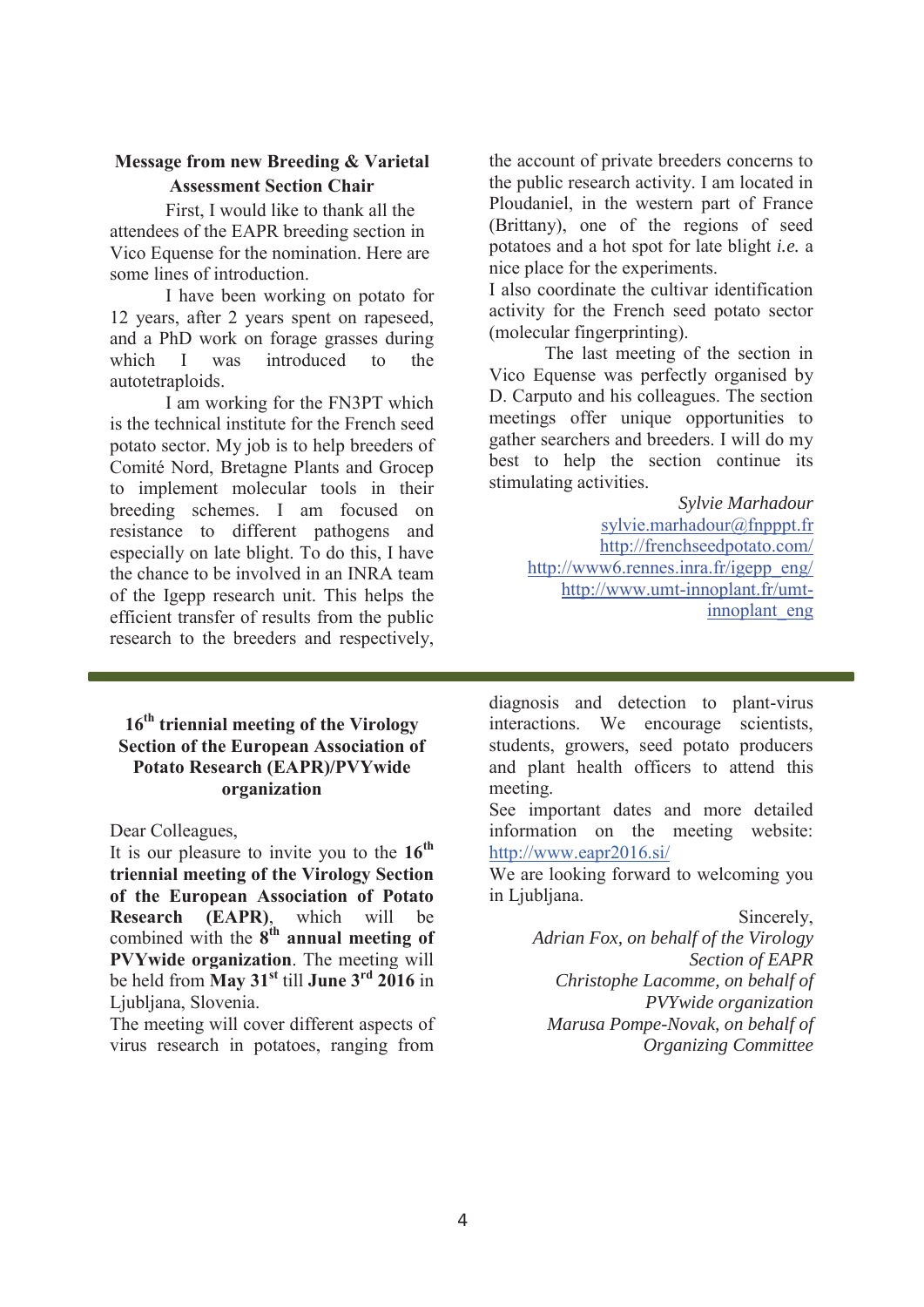



*Ljubljana, Preseren Square, Mostphotos, photo by Visit Ljubljana*

#### **CIP – EAPR collaboration: Status**

Based on the willingness to establish a strong collaboration between CIP and EAPR, as stated in the report of the CIP/EAPR workshop "*EAPR and CIP strengthen Collaboration to tap potatoes 'potential*" published in *Potato Research* [(2014) 57: 367-369] as part of the Proceedings of the 19<sup>th</sup> Triennial EAPR Congress held in Brussels in July 2014, an informal meeting was organized in Louvain-la-Neuve (Belgium) on July 7 2015. Participants at this meeting were:

**André Devaux** (CIP, (EQ), CIP contact person with EAPR), **Michel Martin** (Arvalis (F), EAPR President), **Kürt Demeulemeester** (Inagro (B), EAPR Treasurer), **Jean-Louis Rolot** (CRA-W

(B)), **Claude Bragard** (UCL (B)), **Jean-Pierre Goffart** (CRA-W (B), EAPR contact person with CIP)

## **The Objectives of this first informal meeting** were:

-To create a working group to develop and strengthen collaboration between CIP and EAPR

-To identify themes for potential collaboration between EAPR and CIP

-To identify mechanisms and scientists as contact persons between CIP and EAPR for developing the identified collaboration

-To define short and mid-term actions to consolidate the collaboration, through exchange of information and joint project proposals involving CIP and EAPR scientists and/or members.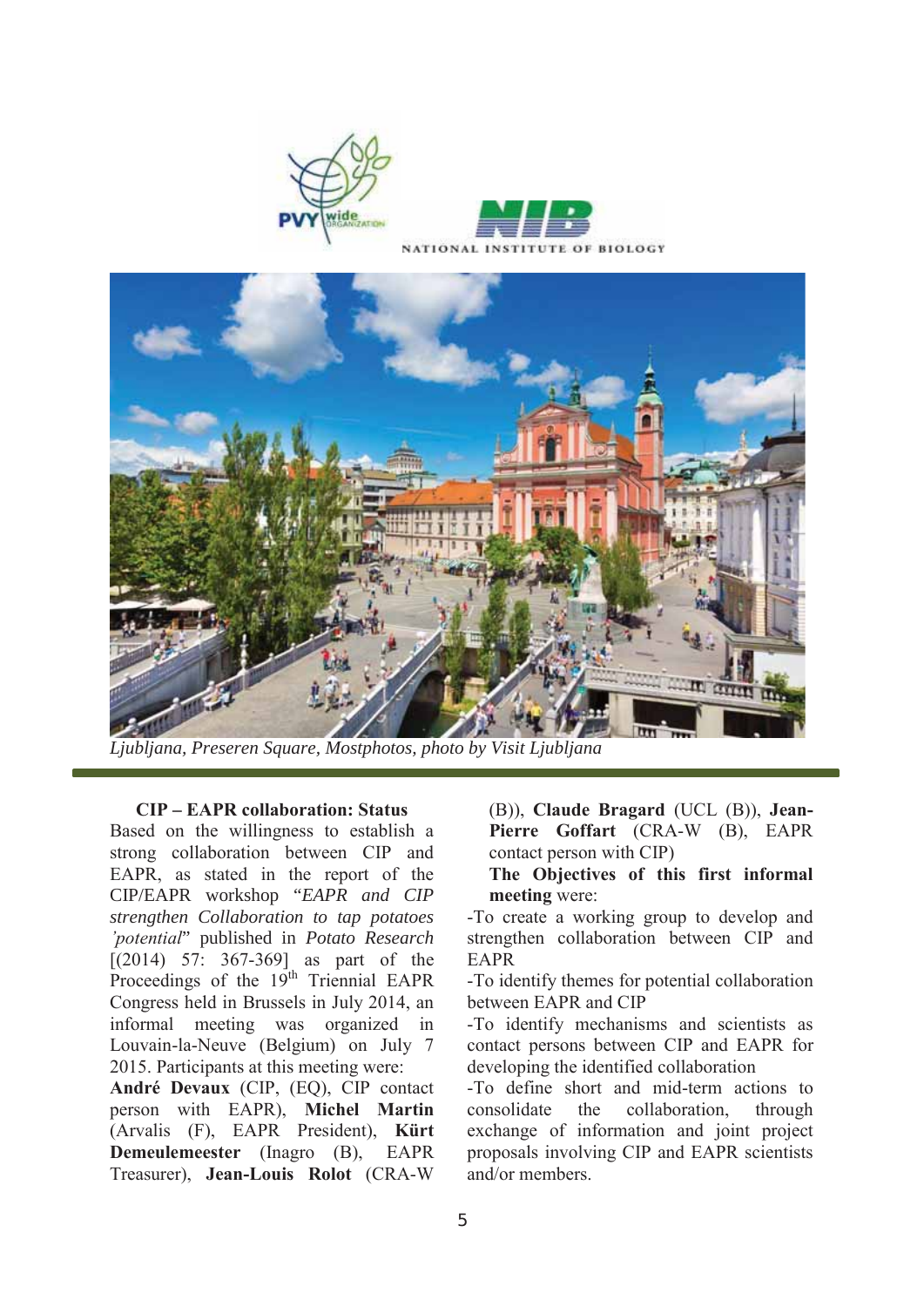During this meeting we analyzed the themes identified in 2014 considering the role of the existing EAPR thematic sections, people involved in these sections and potential contact persons at CIP as a first step to identify specific teams for coordinating actions. The goal would be to have some of these groups organized according to common interests for working together in developing project proposals to strengthen the collaboration between CIP and EAPR.

**Potential initial considered topics were**: Agronomy/Physiology, Potato viruses (diagnostics and resistance), Bacteria (diagnostics and resistance (bacterial

#### **New EAPR Logo Contest**

During our last meeting in January 2015, the EAPR Council had agreed to renew some of our means of communication (website, newsletter format, new logo) and wished to suggest a new and easy-to-recognize logo!

With an increasing number of digitalorientated young members and blooming of computer-aided-design software, we all thought it could have been a motivating challenge and a way to express membership to our scientific community by designing this new logo. The contest was launched early this spring with a



wilt)), late blight resistant potato and molecular biology tools, Bio-control / biostimulant.

The ways to promote the interaction and the collaboration with the private sector were also part of the discussion.

Next steps will be to inform the EAPR Council and the participants to the EAPR 2014 CIP/EAPR workshop of the minutes of this meeting, aiming to validate identified resources scientists from both institutions and that will agree to develop working groups on the different topics and finally collaboration and common research projects with corresponding funds.

*Jean-Pierre Goffart (CRA-W, Belgium)* 

dedicated timetable and an extended deadline for submission in October….

Proposals have been very… scarce, to say the least, even after postponing the deadline.

Indeed, we do want to thank all the participants who contributed with interesting proposals.

Nevertheless, due to the very limited amount of proposals, the Council was not able to make a 'fair' choice and has then decided to cancel this contest. This topic will be on our agenda for the next council meeting next January.

*Catherine Chatot* 

## **Potato Research: A renewed agreement signed with Springer**

The current publishing agreement for our journal Potato Research was signed by Anton Haverkort with Springer ten years ago. This agreement remains in force until the publication of the last issue of the Journal for the volume year 2015. Discussions started during summer on a new agreement proposed by Springer which was reviewed by EAPR Councillors. Some changes were proposed mainly in order to minimize the amount of taxes due to the payment of royalties by the publisher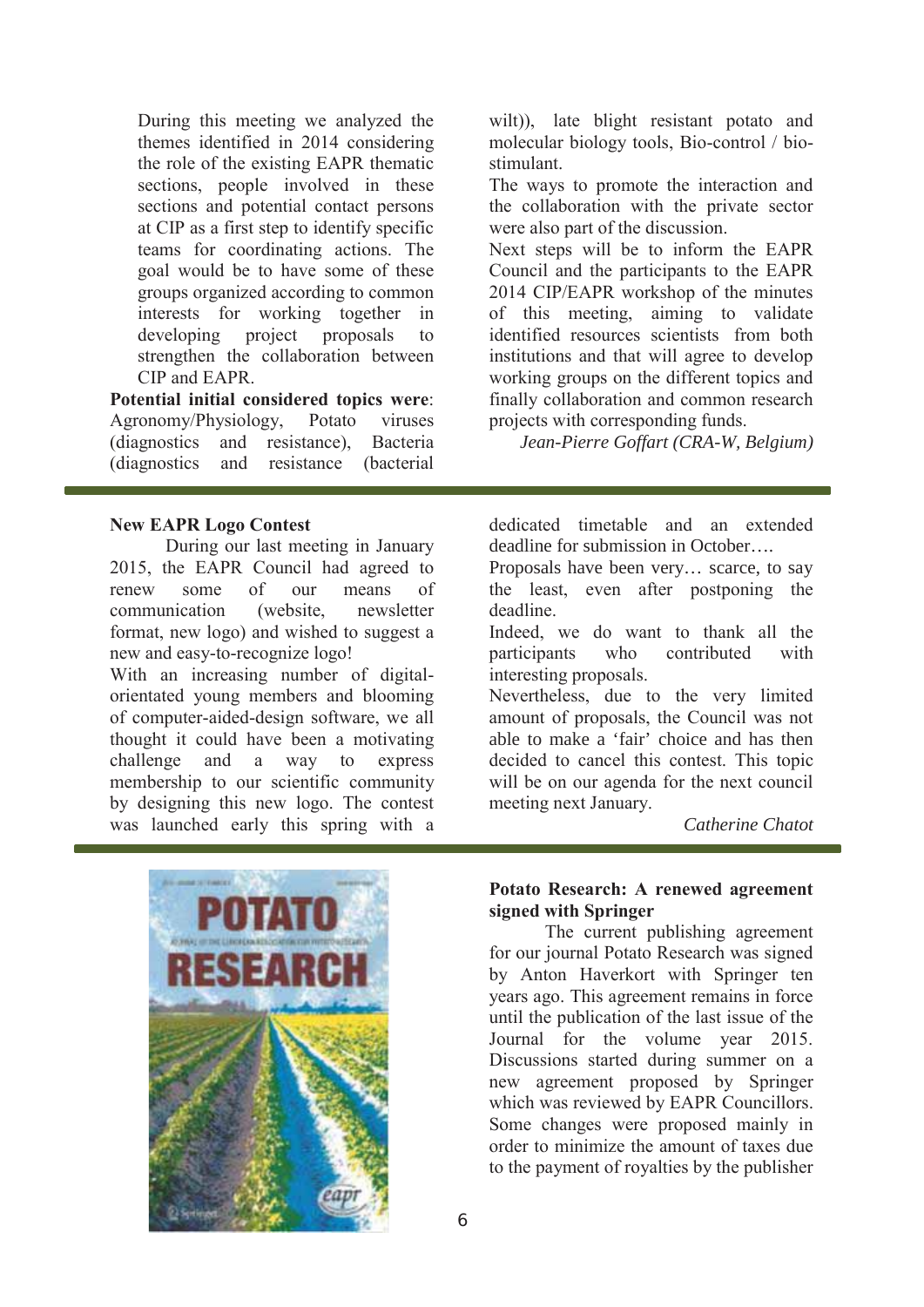to the Association. The final text of the agreement  $(14 \text{ pages} - 25 \text{ articles})$  has been accepted as the best for the future of our Journal. The agreement was signed at the end of October by the EAPR President. This Publishing Agreement will become effective in January 2016 and will remain active through the conclusion of the 2020 subscription year. It will be renewed automatically for five year periods, unless a written notice of termination is given at least twelve months prior to expiration of the agreement.

The meeting organized for the signature of the new convention with Springer offered a good opportunity of exchange between Jacco Flipsen, Vice President | Life Sciences, Paul Struik, Editor in chief of our Journal, and Michel Martin, President of the Association. The main discussion examined the reviewing procedure of submitted articles. Different options have been proposed in order to improve this and to shorten as much as possible the time between submission and acceptance or rejection.

### *Michel Martin*





**Membership application and renewal for 2016: Please act by 31 December 2015 with easy direct online access!!!**

**Please remember to renew your EAPR membership for 2016 to keep the many benefits you gain (see below)!** You can renew your membership online through the member login at the EAPR website www.eapr.net. Information about the procedure can be obtained from info@eapr.net. Online membership renewal is secure, easy and works in real-time. The payment methods include secure credit card processing or PayPal. Please note that after online payment an **invoice** will be created automatically that you can download immediately.

Renewal by bank transfer remains possible. In this case, please contact our Treasurer, Kürt Demeulemeester, for information on how to do this (kurt.demeulemeester@inagro.be).

**We would like to strongly encourage you to invite your colleagues to join the EAPR**. The membership application form is available at the EAPR homepage:

http://www.eapr.net/membership/membershipapplication/

Being a member of the EAPR and paying the annual subscription (60 Euros) offers multiple benefits:

- x Online access to **Potato Research**, **Euphytica** and the **American Journal of Potato Research**,
- A print copy of Potato Research free of charge,
- Participation in the Triennial conferences and Section meetings at members' rates,